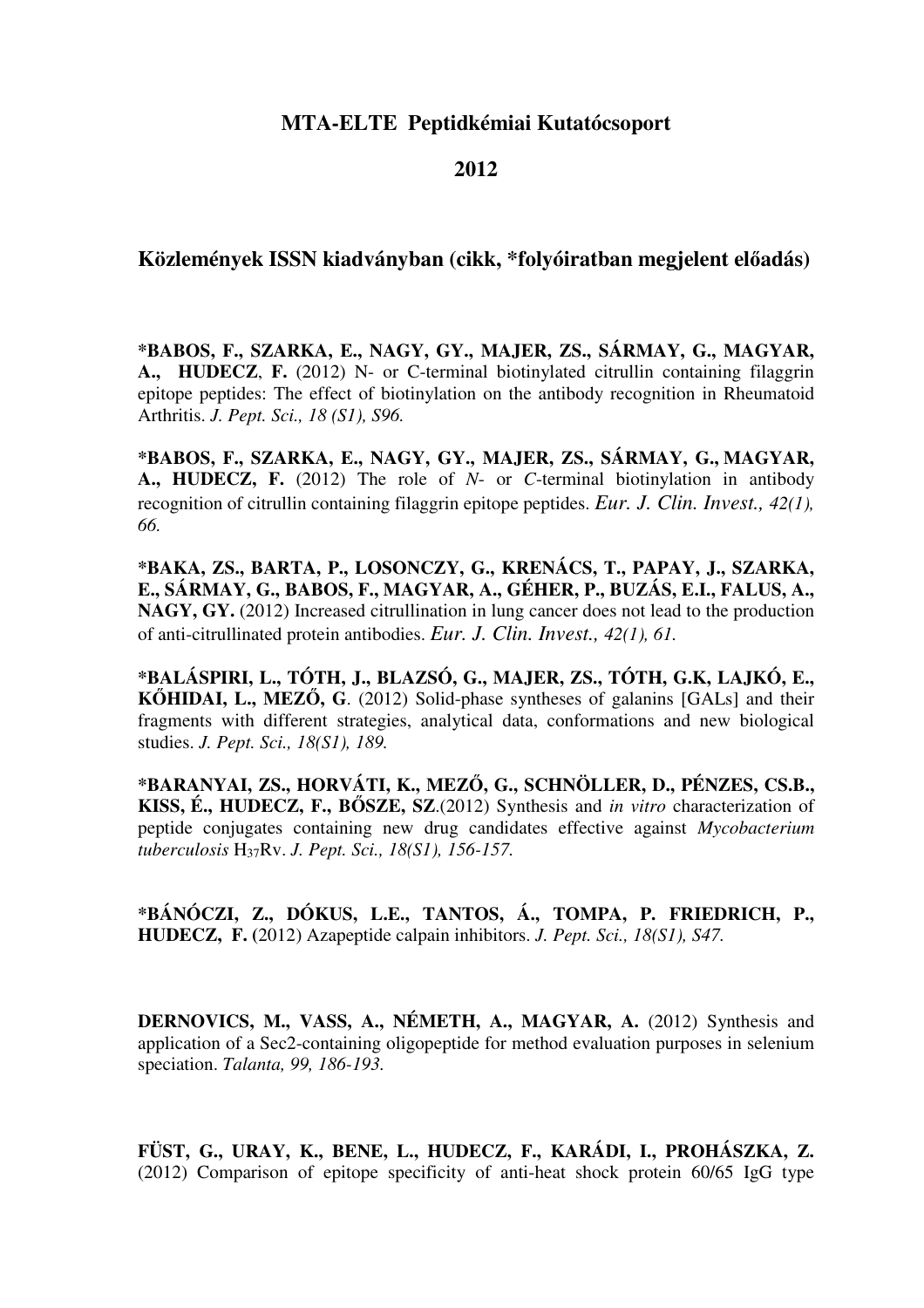antibodies in the sera of healthy subjects, patients with coronary heart disease and inflammatory bowel disease. *Cell Stress and Chaperons, 17(2), 215-27.*

**HEGEDÜS, R., MANEA, M., ORBÁN, E., SZABÓ, I., KISS, É., SIPOS, É., HALMOS, G., MEZ**Ő**, G.** (2012) Enhanced cellular uptake and in vitro antitumor activity of short-chain fatty acid acylated daunorubicine GnRH-III bioconjugates. *European Journal of Medicinal Chemistry, 56, 155-165.* 

**\*HEGEDÜS, R., MANEA, M., ORBÁN, E., SZABÓ, I., SIPOS, É., HALMOS, G., KAPUVÁRI, B., SCHULZ, Á,. TÓVÁRI, J., MEZ**Ő**, G.** (2012) Short-chain fatty acid acylated daunorubicin-GnRH-III bioconjugates with enhanced cellular uptake, in vitro and in vivo antitumor activity. *J. Pept. Sci., 18(S1), 155*.

**HORVÁTI, K., BACSA, B., SZABÓ, N., DÁVID, S., MEZ**Ő**, G., GROLMUSZ, V., VÉRTESSY, B., HUDECZ, F., B**Ő**SZE, SZ.** (2012) Enhanced Cellular Uptake of a New, in Silico Identified Antitubercular Candidate by Peptide Conjugation. *Bioconj. Chem., 23, 900−907.* 

**HUDECZ F**. (2012) "Peptid-út": a Trefort-kerttől Lágymányosig*. Magyar Kémiai Folyóirat, 118(1), 5-16.*

**HUDECZ F.** (2012) Kucsman Árpád (1927-2012) Magyar Kémikusok Lapja, 67 (12), 386-387.

**KÁROLYI, B.I., B**Ő**SZE, SZ., ORBÁN, E., SOHÁR, P., DRAHOS, L., GÁL, E, CSÁMPAI, A.** (2012) Acylated mono-, bis- and tris- Cinchona-Based Amines Containing Ferrocene or Organic Residues: Synthesis, Structure and in Vitro Antitumor Activity on Selected Human Cancer Cell Lines. *Molecules, 17(3), 2316-2329.*

**LÁNG, O., ILLYÉS, E., MENYHÁRD, D., SEBESTYÉN, F., HUDECZ, F., K**Ő**HIDAI, L.** (2012) Chemotaxis induced by SXWS tetrapeptides in *Tetrahymena* – Overlapping chemotactic effects of SXWS sequences and their identical amino acids. *J. Mol. Recognition*, *25(1), 24-31.*

**LEURS, U., LAJKÓ, E., MEZ**Ő**, G., ORBÁN, E., ÖHLSCHLÄGER, P., MARQUARDT, A., K**Ő**HIDAI, L., MANEA, M.** (2012) GnRH-III based multifunctional drug delivery systems containing daunorubicin and methotrexate. *Eur. J. Medicinal Chemistry, 52, 173-183.*

**LEURS, U., MEZ**Ő**, G., ORBÁN, E., ÖHLSCHLÄGER, P., MARQUARDT, A., MANEA, M.** (2012) Design, synthesis, in vitro stability and cytostatic effect of multifunctional anticancer drug-bioconjugates containing GnRH-III as a targeting moiety. *Biopolymers (Pept. Sci.), 98, 1–10.*

\***MAGYAR, A., BOJNIK, E., BOYNIK, E.,CORBANI, M., BABOS, F., BORSODI, A., BENYHE, S.** (2012) Phylogenetic diversity of C-terminally expressed hepta-peptide unit in opioid precursor ppolypeptide proenkephalin A. *J. Pept. Sci., 18(S1), S88*.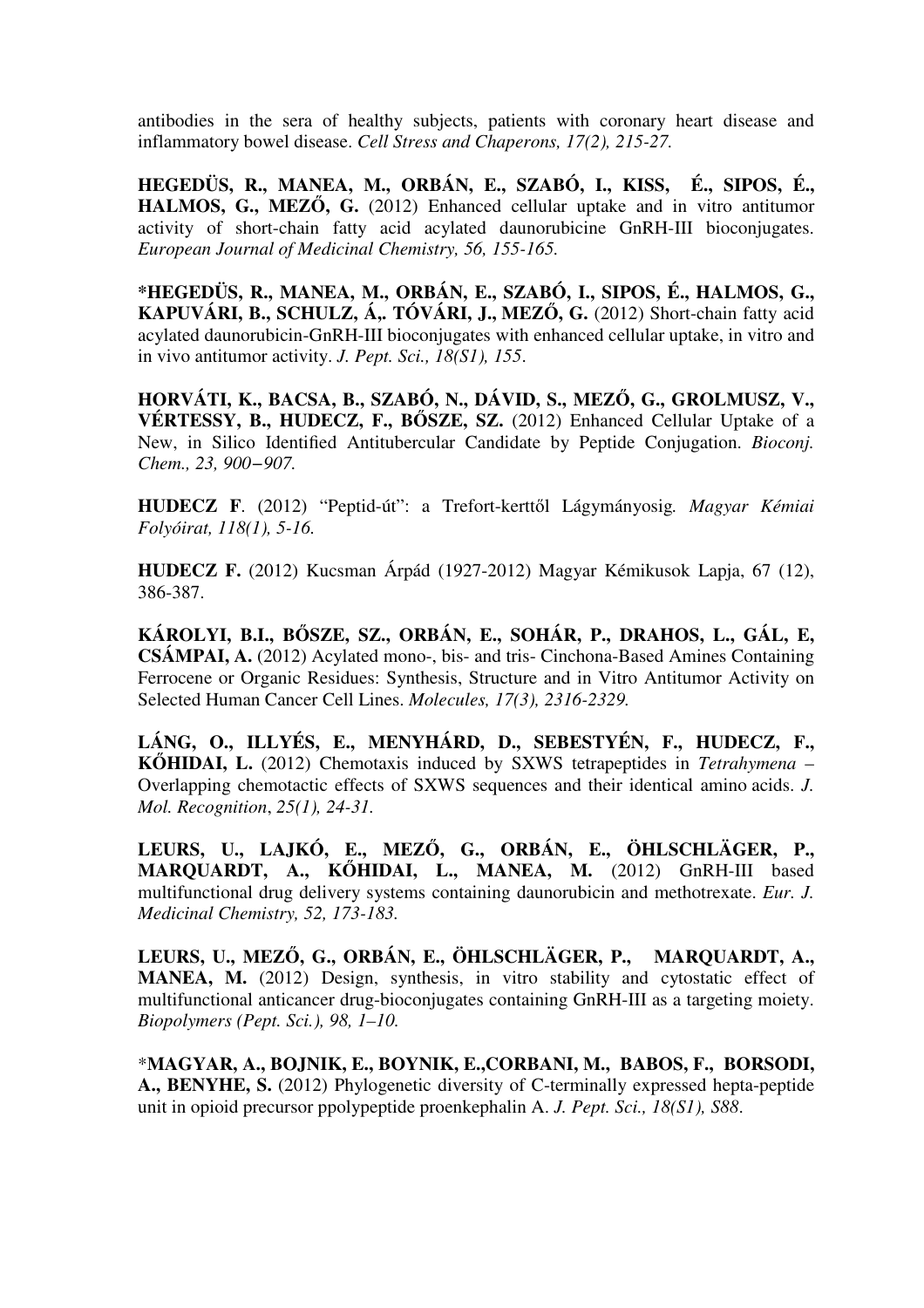**\*MAJER, Z., SZILVÁGYI, G., SIP**Ő**CZ, T., SZOBOSZLAI, N., ORBÁN, E., B**Ő**SZE, SZ**. (2012) Spectroscopic studies and in vitro functional effect of the chiral complexes of dinuclear rhodium. *J. Pept. Sci., 18(S1), S99.* 

**\*MANEA, M., LEURS, U., ORBÁN, E., SCHREIER, V.N., PETH**Ő**, L., SCHLAGE, P., SCHULCZ, Á., KAPUVÁRI, B., TÓVÁRI, J., HALMOS, G., MEZ**Ő**, G.** (2012) Anticancer drug delivery systems containing GnRH-III as a targeting moiety. *J. Pept. Sci., 18(S1), S46.*

**MANEA, M., TÓVÁRI, J., TEJEDA, M., SCHULCZ, A., KAPUVÁRI, B., VINCZE, B., MEZ**Ő**, G**. (2012) *In vivo* antitumour effect of daunorubicin-GnRH-III derivative conjugates on colon carcinoma-bearing mice. *Anti-Cancer Drug, 23, 90-97.* 

**\*MEZ**Ő**, G., ENYEDI, K., SZABÓ, I., HEGEDÜS, R., MIHALA, N., MAJER, Z., CZAJLIK, A., LAJKÓ, E., K**Ő**HIDAI, L., ORGOVÁN, R., HORVÁTH, R.,**  PERCZEL, A. (2012) Chemical stability and structure - activity relationship studies of novel cyclic NGR peptides. *J. Pept. Sci., 18(S1), S178-179.*

**MEZ**Ő**, G., HEGEDÜS, R., SZABÓ, I.** (2012) Célzott rákgyógyítás*. Természet Világa, 143(10), 148-151.*

\***ORBÁN, E., MANEA, M., MARQUARDT, A., B**Ő**SZE, SZ., HUDECZ, F.** (2012) The effect of a novel Daunomycin-conjugate with an ErbB2 receptor-binding peptide on the protein expression profile of HL-60 cells. *Eur. J. Cancer, 48(S5) S31.*

**PÉNZES, CS.B., SCHNÖLLER, D., HORVÁTI, K., B**Ő**SZE, SZ., MEZ**Ő**, G., KISS, É.** (2012) Membrane affinity of antituberculotic drug conjugate using lipid monolayer containing mycolic acid. *Colloids and Surfaces A: Physicochem. Eng. Aspects, 413, 142- 148.*

**SCHLOSSER, G., VÉKEY, K.** (2012) Stability of hydrated Ca2+ clusters studied by energy and pressure resolved collision-induced decomposition. *J. Mass Spectrom., 47, 476-479.*

**SENDULA, R., ORBÁN, E., HUDECZ, F., SÁGI, GY., JABLONKAI, I.** (2012) Synthesis and cytotoxic activity of novel 5-substituted-1-(β-L-arabinofuranosyl) pyrimidine. *Nucleosides, Nucleosides, Nucleotides and Nucleic Acids, 31(6), 482-500.* 

**\*SZABADOS, H., URAY, K., SILLÓ, P., HUDECZ, F., KÁRPÁTI, S., B**Ő**SZE, SZ**. (2012) Analysis of *in vitro* T-cell responses of PBMCs from patients with Pemphigus vulgaris and healthy controls using desmoglein 3 peptides and peptide conjugates as antigens. *Immunology, 137(S1), 467.* 

**\*SZABÓ, I., ORBÁN, E., B**Ő**SZE, SZ., DE LA TORRE, B.G, ANDREU, D., MEZ**Ő **G**. (2012) Synthesis and in vitro antitumor activity of new GnRH-II conjugates. *J. Pept. Sci., 18(S1), S156.*

**\*SZARKA, E., POZSGAY, J., HUBER, K., KEMENES, K., BABOS, F., BAKA, Z., MAGYAR, A., HUDECZ, F., NAGY, GY., SÁRMAY, G.** (2012) New possibility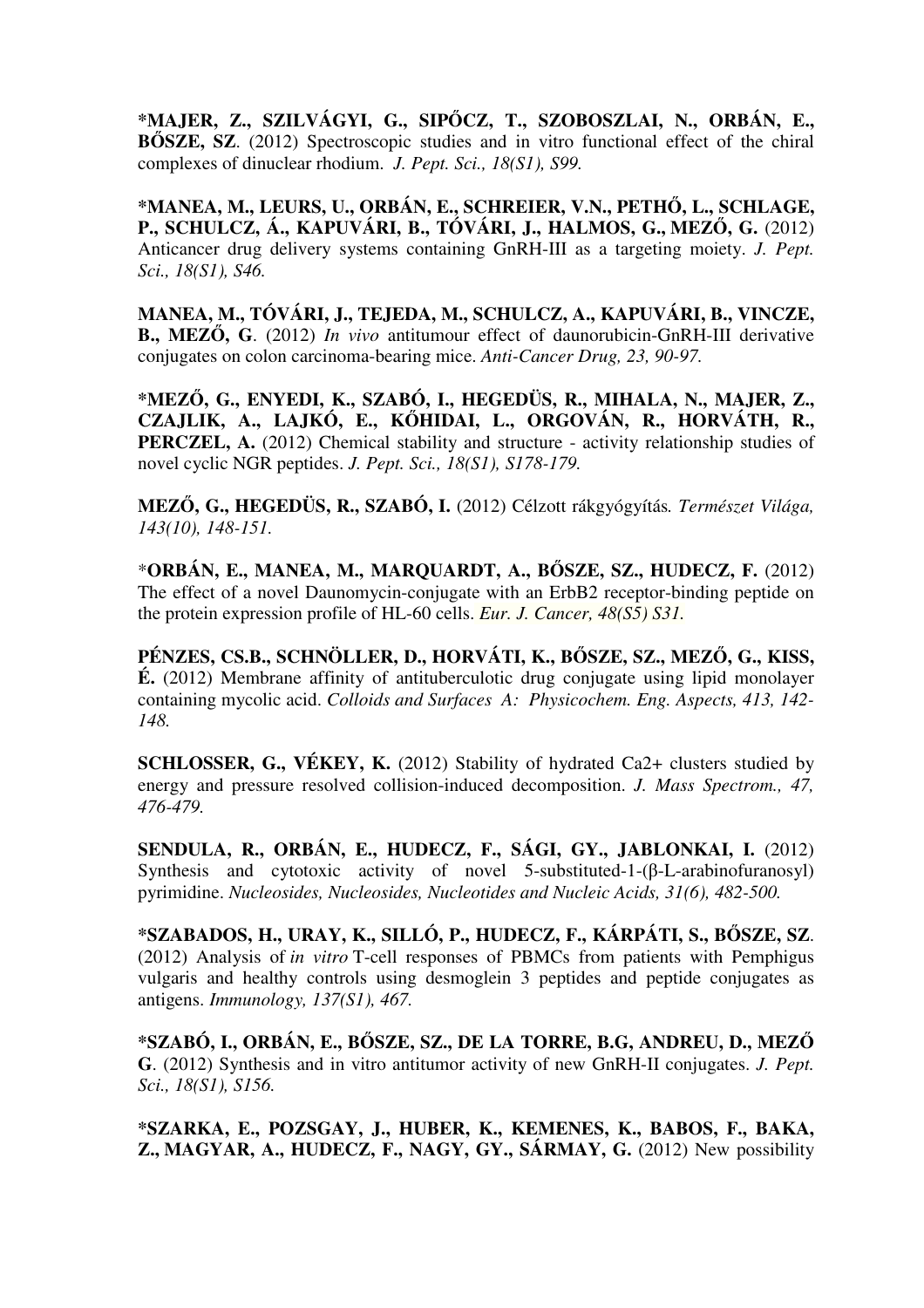of characterization of rheumatoid arthritis B-cells: citrulline containing peptides. *Eur. J. Clin. Invest., 42(1)* 62-63.

\***SZITTNER, Z., SZARKA, E., PAPP, K., PRECHL, J., BABOS, F., MAGYAR, A., HUDECZ, F., SÁRMAY, G., NAGY, GY.** (2012) Application of a microarray platform in rheumatoid arthritis for the detection of anti-citrullinated peptide antibodies and rheumatoid factors. *Eur. J. Clin. Invest., 42(1), 62.*

**URAY, K., HUDECZ, F.** (2012) Effect of core epitope modification on the antibody recognition of a MUC2 mucin peptide. *Molecular Diversity, 16, 103-112.*

\***URAY, K., SZABADOS, H., SILLÓ, P., KÁRPÁTI, S., B**Ő**SZE, SZ.** (2012) Determination of in vitro T-cell stimulating activity of Dsg3 peptide antigens on PBMC from patients with pemphigus vulgaris*. J. Pept. Sci., 18(S1), S85*.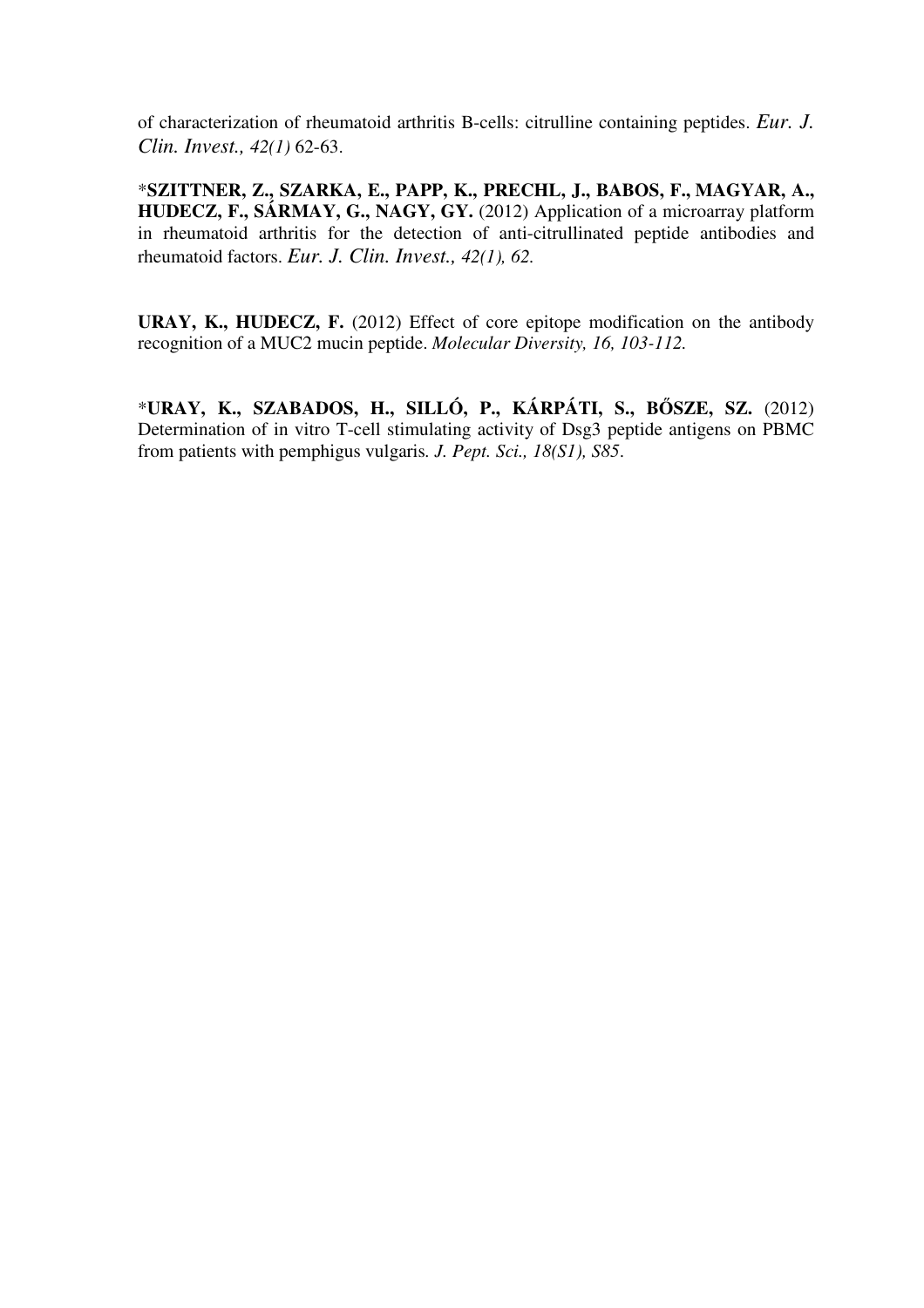**BABOS, F., SZARKA, E., NAGY, GY., MAJER, ZS., SÁRMAY, G., MAGYAR, A., HUDECZ**, **F.** (2012) *N*- or *C*-terminal biotinylated citrullin containing filaggrin epitope peptides: The effect of biotinylation on the antibody recognition in Rheumatoid Arthritis. *Peptides 2012, Proceedings of the 32nd European Peptide Symposium (Ed.: Kokotos, G., Constantinou-Kokotou, V., Matsoukas, J.) European Peptide Society, pp. 280-281.*

**BARANYAI, ZS., HORVÁTI, K., SZABÓ, N., MEZ**Ő**, G., SCHNÖLLER, D., PÉNZES, C., KISS, É., HUDECZ, F., B**Ő**SZE, SZ.** (2012) Synthesis and *in vitro* characterization of peptide conjugates containing newdrug candidates effective against *Mycobacterium tuberculosis* H37Rv. *Peptides 2012, Proceedings of the 32nd European Peptide Symposium (Ed.: Kokotos, G., Constantinou-Kokotou, V., Matsoukas, J.) European Peptide Society, pp. 510-511.*

**BÁNÓCZI, Z., DÓKUS, L.E., TANTOS, Á., TOMPA, P. FRIEDRICH, P., HUDECZ,** F. (2012) Azapeptide calpain inhibitors. *Peptides 2012, Proceedings of the 32nd European Peptide Symposium (Ed.: Kokotos, G., Constantinou-Kokotou, V., Matsoukas, J.) European Peptide Society, pp. 100-101.*

**HUDECZ, F.** (2012) Előszó a második, átdolgozott kiadáshoz In: Szerves Kémiai Praktikum. (Szerk.: Orosz, Gy., Szabó, D.) ELTE Eötvös Kiadó, Budapest pp. XI-XII.

**HEGEDÜS, R., MANEA, M., ORBÁN, E., SZABÓ, I., SIPOS, É., HALMOS, G., KAPUVÁRI, B., SCHULCZ, Á., TÓVÁRI, J., MEZ**Ő**, G. (**2012) Short-chain fatty acid acylated daunorubicin-GnRH-III bioconjugates with enhanced cellular uptake,in vitro and in vivo antitumor activity*. Peptides 2012, Proceedings of the 32nd European Peptide Symposium (Ed.: Kokotos, G., Constantinou-Kokotou, V., Matsoukas, J.) European Peptide Society, pp. 502-503.*

**MAGYAR, A., BOJNIK, E., BOYNIK, E., CORBANI, M., BABOS, F., BORSODI, A., BENYHE, S.** (2012) Phylogenetic diversity of C-terminally expressed hepta-peptide unit in opioid precursor polypeptide proenkephalin A. *Peptides 2012, Proceedings of the 32nd European Peptide Symposium (Ed.: Kokotos, G., Constantinou-Kokotou, V., Matsoukas, J.) European Peptide Society, pp. 246-247.*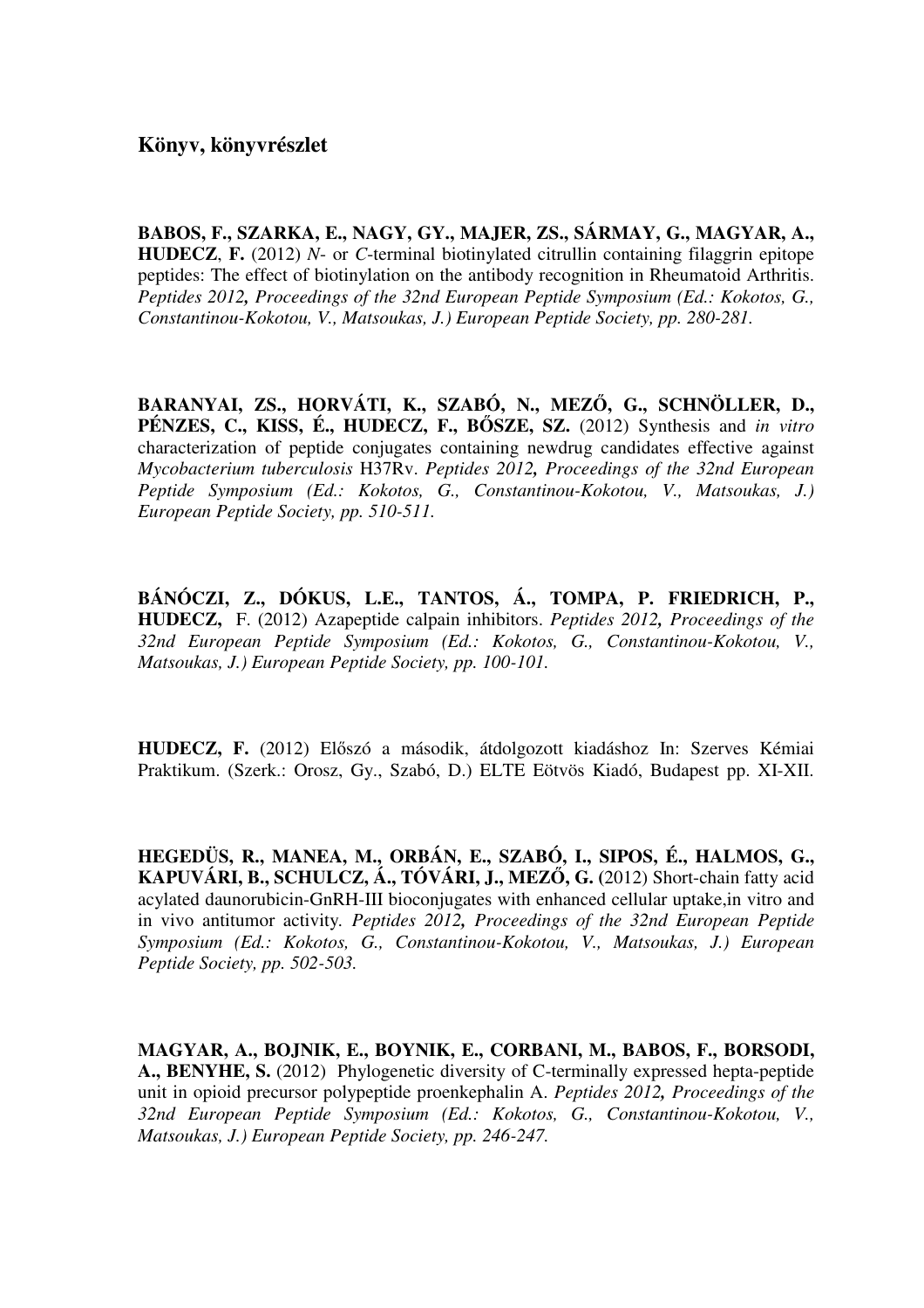**MAJER, ZS., SZILVÁGYI, G., SIP**Ő**CZ, T., SZOBOSZLAI, N., ORBÁN, E., B**Ő**SZE, SZ. (**2012) Spectroscopic studies and in vitro functionaleffect of the chiralcomplexes of dinuclear rhodium. *Peptides 2012, Proceedings of the 32nd European Peptide Symposium (Ed.: Kokotos, G., Constantinou-Kokotou, V., Matsoukas, J.) European Peptide Society, pp. 674-675.*

**MANEA, M., LEURS, U., ORBÁN, E., SCHREIER, V., PETH**Ő**, N.L., SCHLAGE, P., SCHULCZ, Á., KAPUVÁRI, B., TÓVÁRI, J., HALMOS, G., MEZ**Ő. G. (2012) Anticancer drug delivery systems containing GnRH-IIIas a targeting moiety. *Peptides 2012, Proceedings of the 32nd European Peptide Symposium (Ed.: Kokotos, G., Constantinou-Kokotou, V., Matsoukas, J.) European Peptide Society, pp. 96-97.*

**MEZ**Ő**, G., ENYEDI, K., CZAJLIK, A., SZABÓ, I., HEGEDÜS, R., MAJER, ZS., LAJKÓ, E., K**Ő**HIDAI, L., PERCZEL, A.** (2012) Chemicalstability and structure – activity relationship studies of novelcyclic NGR peptides. *Peptides 2012, Proceedings of the 32nd European Peptide Symposium (Ed.: Kokotos, G., Constantinou-Kokotou, V., Matsoukas, J.) European Peptide Society, pp. 588-589.*

**MIHALA, N., HUDECZ, F.** (2012) Amino acid and peptide bioconjugates**.** *In.: Amino Acids, Peptides and Proteins Vol. 37* (*Eds. E. Farkas, M. Ryadnov), Royal Society of Chemistry, London, pp. 1-39.*

**SCHLOSSER, G.** (2012) Tömegspektrometria *In: Szerves Kémiai Praktikum. (Szerk.: Orosz, Gy., Szabó, D.) ELTE Eötvös Kiadó, Budapest pp. 194-202.*

**SZABÓ, I., ORBÁN, E., B**Ő**SZE, SZ., DE LA TORRE, B.G, ANDREU, D., MEZ**Ő **G**. (2012) Synthesis and in vitroantitumor activity of new GnRH-IIconjugates. *Peptides 2012, Proceedings of the 32nd European Peptide Symposium (Ed.: Kokotos, G., Constantinou-Kokotou, V., Matsoukas, J.) European Peptide Society, pp. 508-509.*

**URAY, K., SZABADOS, H., SILLÓ, P., KÁRPÁTI, S., B**Ő**SZE, SZ.** (2012) Determination of in vitro T-cell stimulating activity of Dsg3 peptide antigens on PBMC from patients with pemphigus vulgaris. *Peptides 2012, Proceedings of the 32nd European Peptide Symposium (Ed.: Kokotos, G., Constantinou-Kokotou, V., Matsoukas, J.) European Peptide Society, pp. 236-237.*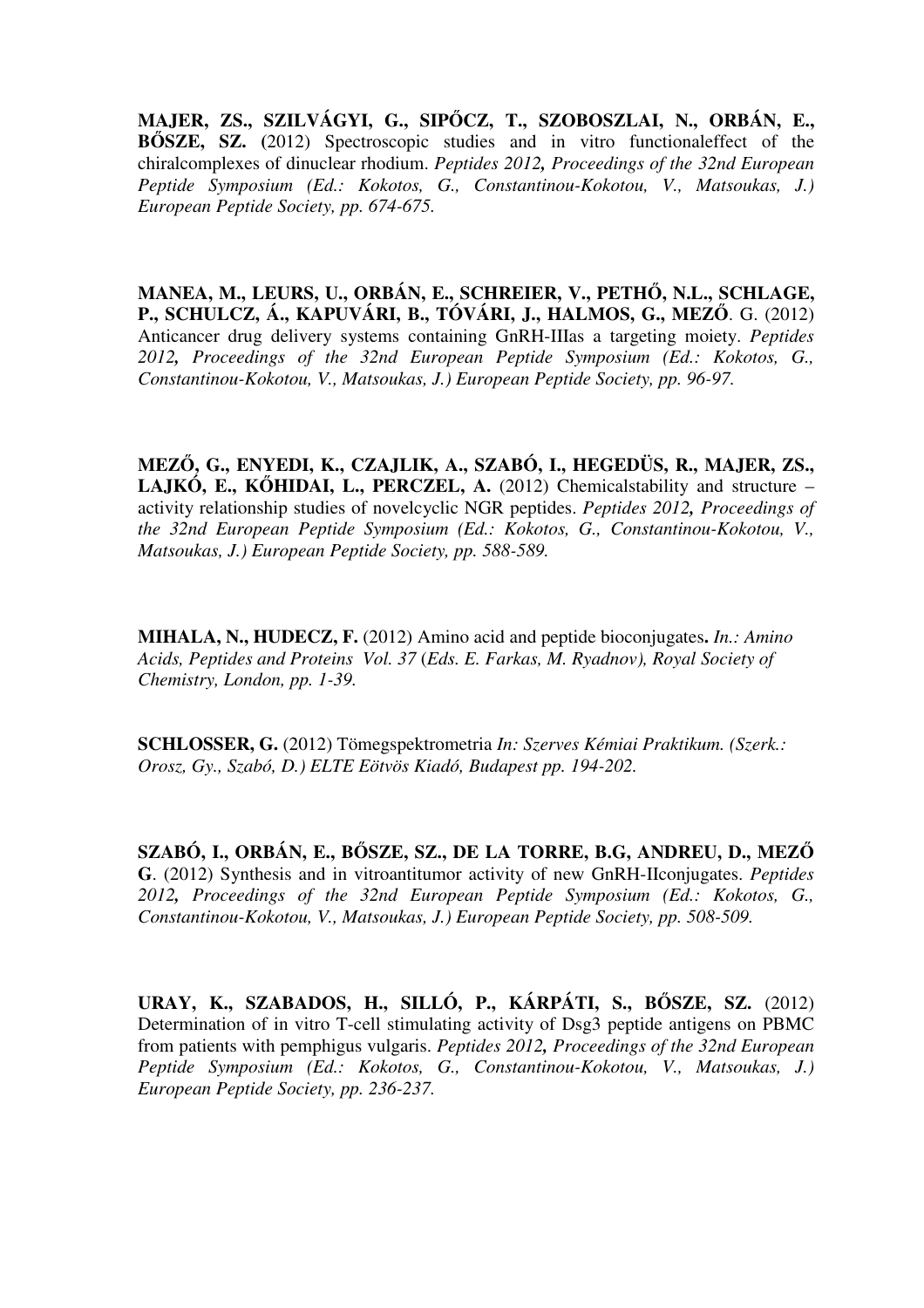## **El**ő**adások, poszterek nemzetközi vagy hazai konferencián**

**BABOS, F., SZARKA, E., MAGYAR, A., URAY, K., SÁRMAY, G., HUDECZ, F**. (2012) Post-translational modifications in protein specific autoimmune responses: peptides with citrulline for recognition of autoantibodies in Rheumatoid Arthritis. *12th Chinese International Peptide Symposium, Shenyang, China, 2-6 July, 2012*

**BABOS, F., SZARKA, E., NAGY, GY., MAJER, ZS., SÁRMAY, G., MAGYAR, A., HUDECZ, F. (2012)** The role of *N*- or *C*-terminal biotinylation in antibody recognition of citrullin containing filaggrin epitope peptides. *46th Annual Scientific Meeting of the European Society for Clinical Investigation, Budapest, Hungary, 22-24 March, 2012*

**BABOS, F., SZARKA, E., NAGY, GY., MAJER, ZS., SÁRMAY, G., MAGYAR, A., HUDECZ**, **F.** (2012) *N*- or *C*-terminal biotinylated citrullin containing filaggrin epitope peptides: The effect of biotinylation on the antibody recognition in Rheumatoid Arthritis. *32nd European Peptide Symposium, Athens, Greece, 2-7 September, 2012*

**BAKA, ZS., BARTA, P., LOSONCZY, G., KRENACS, T., PAPAY, J., SZARKA, E., SÁRMAY, G., BABOS, F., MAGYAR, A., GÉHER, P., BUZÁS, E.I., FALUS, A., NAGY, GY.** (2012) Increased citrullination in lung cancer does not lead to the production of anti-citrullinated protein antibodies. *46th Annual Scientific Meeting of the European Society for Clinical Investigation, Budapest, Hungary, 22-24 March, 2012*

**BALÁSPIRI, L., TÓTH, J., BLAZSÓ, G., MAJER, ZS., TÓTH, G.K., LAJKÓ, E., K**Ő**HIDAI, L., MEZ**Ő**, G**. (2012) Solid-phase syntheses of galanins [GALs] and their fragments with different strategies, analytical data, conformations and new biological studies. *32nd European Peptide Symposium, Athens, Greece, 2-7 September, 2012*

**BARANYAI, ZS., HORVÁTI, K., SZABÓ, N., MEZ**Ő**, G., SCHNÖLLER, D., PÉNZES, C., KISS, K., HUDECZ, F., B**Ő**SZE, SZ.** (2012) Synthesis and in vitro characterization of peptide conjugates containing new drug candidates effective against Mycobacterium tuberculosisH37Rv. *32nd European Peptide Symposium, Athens, Greece, 2-7 September, 2012*

**BARANYAI, ZS., VINŠOVÁ, J., SZABÓ, N., B**Ő**SZE, SZ.** (2012) *In vitro* antimycobacterial activity of substituted salicylanilides against *Mycobacterium tuberculosis* H37RV and multidrug-resistant A8 cultures. *75th Anniversary of Albert Szent-Györgyi's Nobel Prize Award, Szeged, Magyarország, 22-25 March, 2012*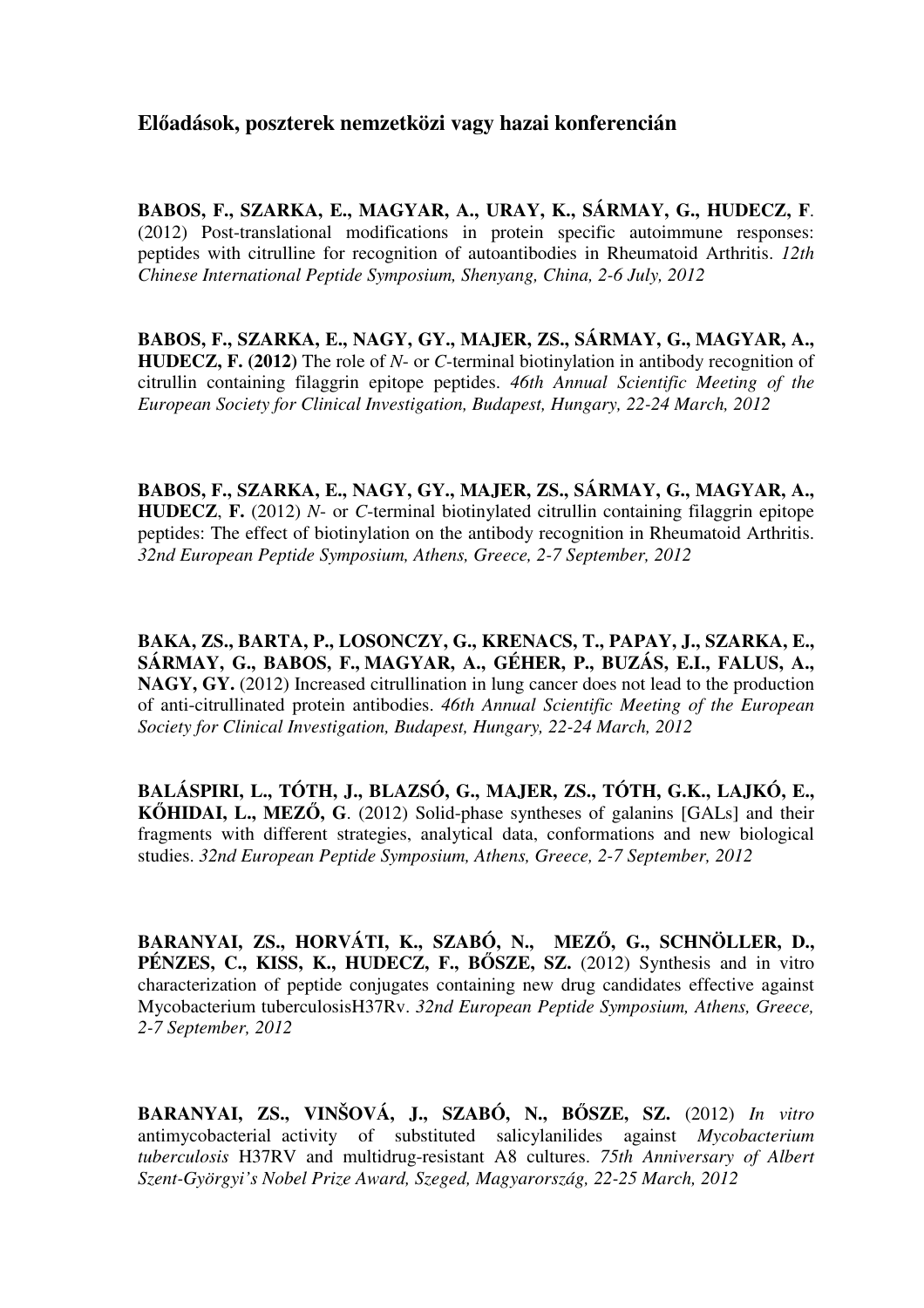**BÁNÓCZI, Z., DÓKUS, L.E., FARKAS, A., T**Ő**KE, O., ALEXA, A., TANTOS, Á., VILÁGI, I., FRIEDRICH, P., HUDECZ, F**. (2012) Cell penetrating conjugates of calpastatin derived oligopeptides for cellular monitoring. *13th Naples Workshop on Bioactive Peptides Conformation Activity in Peptides: Relationships and Interactions Napoli, Italy, 7-10 June, 2012* 

**BÁNÓCZI, Z., DÓKUS, L.E., TANTOS, Á., TOMPA, P. FRIEDRICH, P., HUDECZ,** F. (2012) Azapeptide calpain inhibitors. *32nd European Peptide Symposium, Athens, Greece, 2-7 September, 2012*

**CORNILLET, M., SEBBAG, M., VERROUIL, E., MAGYAR, A., SÁRMAY, G., HUDECZ, F., CANTAGREL, A., SERRE, G., NOGUEIRA,** L. (2012) The citrullinated fibrin peptide β60-74 bears the major epitope recognised by the ra-specific autoantibodies to citrullinated fibrin and anti-CCP2. *Autoimmunity Congress 2012, Granada, Spain, 9-13 May, 2012* 

**FÜST, G., CSUKA, D., HÓBOR, R., BÁNLAKI, Z., URAY, K., SZILÁGYI, Á., HUDECZ, F., RAJCZY, K., TORDAI, A., ILLÉS, Z., CZIRJÁK, L.** (2012) The EBV-connection: similarities and differences between systemic lupus erythematiosus (SLE) and multiple sclerosis (MS*). Autoimmunity Congress 2012, Granada, Spain, 9-13 May, 2012*

**HEGEDÜS, R., MANEA, M., ORBÁN, E., SZABÓ, I., SIPOS, É., HALMOS, G., KAPUVÁRI, B., SCHULZ, Á., TÓVÁRI, J., MEZ**Ő**, G.** (2012) Short-chain fatty acid acylated daunorubicin-GnRH-III bioconjugates with enhanced cellular uptake*, in vitro* and *in vivo* antitumor activity*. 32nd European Peptide Symposium, Athens, Greece, 2-7 September, 2012*

**HORVÁTI, K., BACSA, B., SZABÓ, N., FODOR, K., BALKA, G., RUSVAI, M., MEZ**Ő**, G., GROLMUSZ, V., VÉRTESSY, B., HUDECZ, F., B**Ő**SZE, SZ.** (2012) Antimycobacterial activity of pyridopyrimidine derivatives against Mycobacterium tuberculosis in a series of in vitro and in vivo models. *75th Anniversary of Albert Szent-Györgyi's Nobel Prize Award, Szeged, Magyarország, 22-25 March, 2012*

**HUDECZ, F**. (2012) Peptide bioconjugates for diagnosis and/or therapy. *2nd Irish Peptide Workshop University of Ulster, Coleraine, Ireland, 14-15 June, 2012*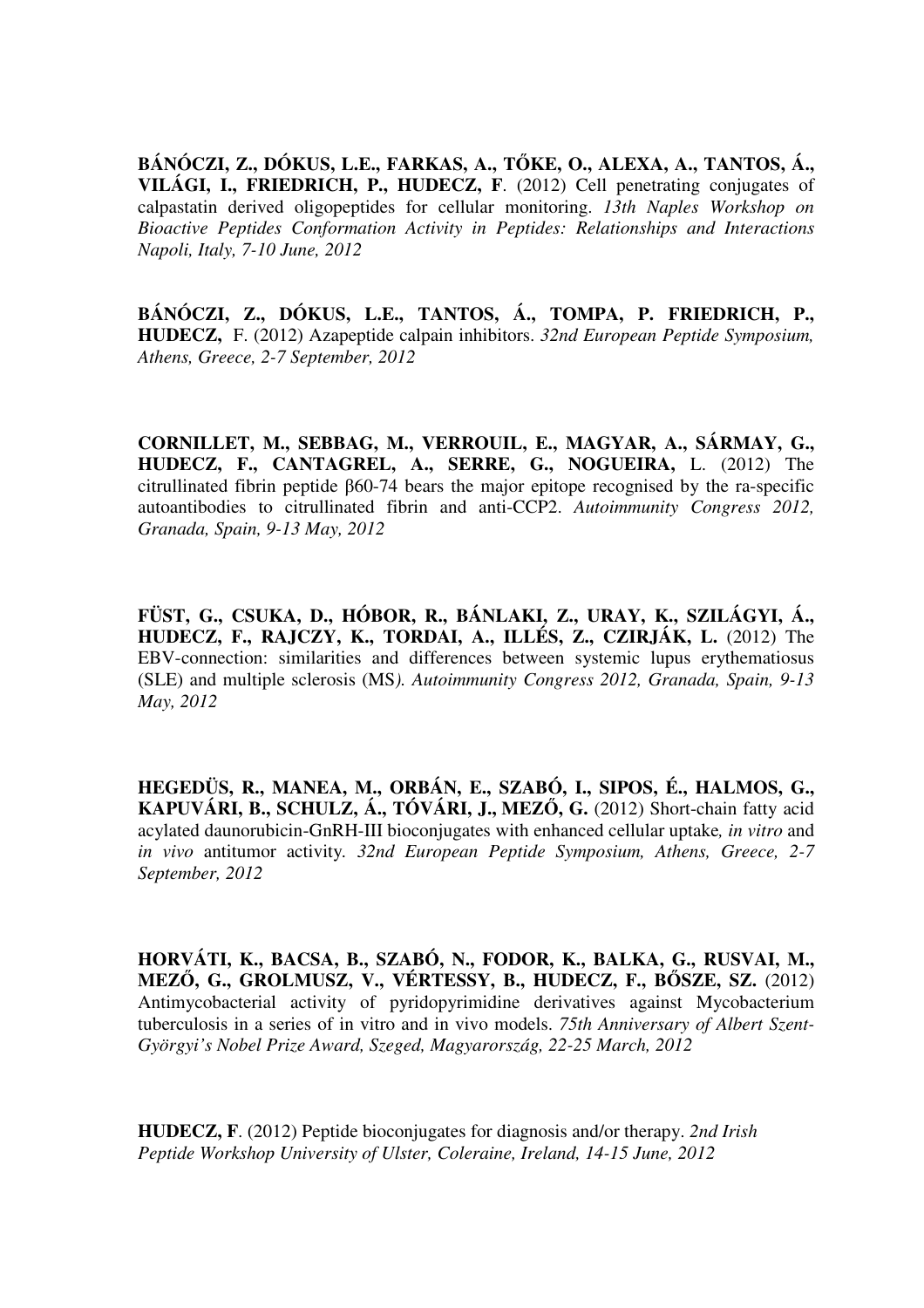**K**Ő**HIDAI, L., LÁNG, L., BAI, K.B., LAJKÓ, E., LÁNG, J., POLGÁR, L., SZABÓ, I., MEZ**Ő**, G., HUDECZ, F**. (2012) Chemotactic drug targeting – a novel approach of target cell dependent drug delivery. "*ICEPT-2", Albert Szent-Györgyi's Nobel Prize Award Anniversary Conference Series, Szeged, Hungary, 23-25 March 2012*

**MAGYAR, A., BOJNIK, E., BOYNIK, M., CORBANI, F., BABOS, F., BORSODI, A., BENYHE, S.** (2012) Phylogenetic diversity of C-terminally expressed hepta-peptide unit in opioid precursor polypeptide proenkephalin A. *32nd European Peptide Symposium, Athens, Greece, 2-7 September, 2012*

**MAJER, ZS., SZILVAGYI, G., SIP**Ő**CZ, T., SZOBOSZLAI, N., ORBÁN, E., B**Ő**SZE, SZ.** (2012) Spectroscopic studies and in vitro functionaleffect of the chiralcomplexes of dinuclear rhodium. *32nd European Peptide Symposium, Athens, Greece, 2-7 September, 2012*

**MANEA, M., LEURS, U., ORBÁN, E., SCHREIER, V., PETH**Ő**, N.L., SCHLAGE, P., SCHULCZ, Á., KAPUVÁRI, B., TÓVÁRI, J., HALMOS, G., MEZ**Ő. G. (2012) Anticancer drug delivery systems containing GnRH-IIIas a targeting moiety. *32nd European Peptide Symposium, Athens, Greece, 2-7 September, 2012*

**MEZ**Ő**, G., B**Ő**SZE, SZ., SZABÓ, R., HUDECZ, F.**(2012) Branched chain polymeric polypeptides as carriers for therapeutic tools*. Polymers in Medicine 2012, Prague, Czech Republic, 1-5 July, 2012*

**MEZ**Ő**, G., ENYEDI, K., SZABÓ, I., HEGEDÜS, R., MIHALA, N., MAJER, ZS., CZAJLIK, A., LAJKÓ, E., K**Ő**HIDAI, L., ORGOVÁN, R., HORVÁTH, R., PERCZEL, A.** (2012) Chemicalstability and structure – activity relationship studies of novelcyclic NGR peptides. *32nd European Peptide Symposium, Athens, Greece, 2-7 September, 2012*

**ORBÁN, E., HUDECZ, F.** (2012) Biological effect of drug-peptide conjugates designed for targeted tumor therapy. Chemical Approaches to Targeting Drug Resistance in Cancer Stem Cells. *COST Action CM1106, 1st Workshop, Milano, Italy, 3-5 July, 2012*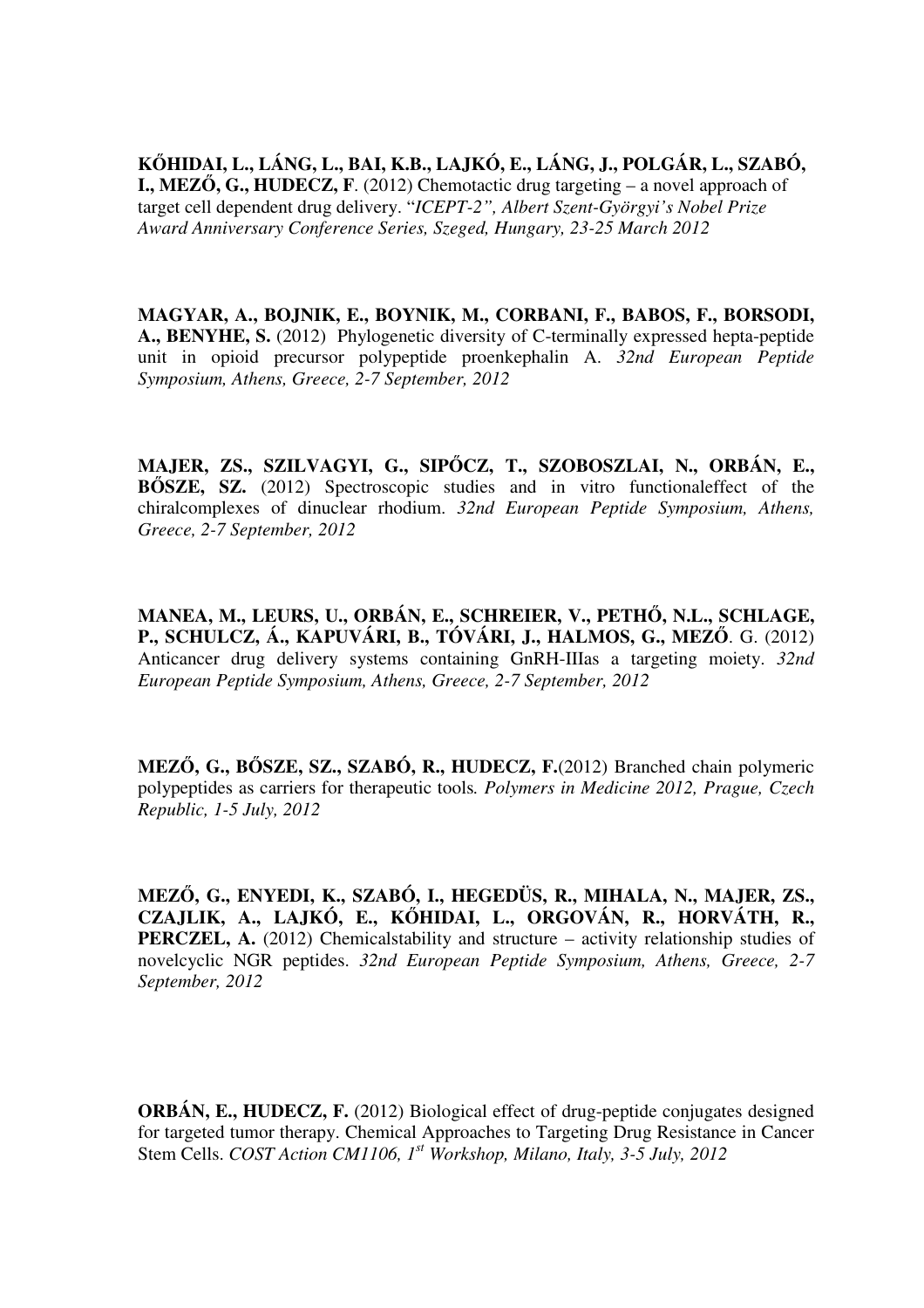**ORBÁN, E., MANEA, M., MARQUARDT, A., B**Ő**SZE, SZ., HUDECZ, F.** (2012) The effect of a novel Daunomycin-conjugate with an ErbB2 receptor-binding peptide on the protein expression profile of HL-60 cells. *EACR 22nd Biennial Congress of the European Association for Cancer Resarch, Barcelona, Spain, 7-10 July, 2012*

**PÉNZES, CS.B., GYULAI, G., PRIBANSKY, K., HORVÁTI, K., B**Ő**SZE, SZ., KISS, É. (**2012) AntiTB drug conjugates encapsulated into PLGA nanoparticles. *Nanomaterials for Biomedical Technologies 2012 Frankfurt, Germany, 6-7 March, 2012*

**SCHLOSSER, G., ORBÁN, E., RAJ, D.A.A., FIUME, I., HUDECZ, F., PÓCSFALVI**, **G.** (2012) Quantitative proteomics to identify differentially expressed proteins in cells treated with Daunomycin.  $6^{th}$  Central and Eastern European Proteomics *Conference, Budapest*, Hungary, *14-17 October, 2012*

**SZABADOS, H., URAY, K., SILLÓ, P., HUDECZ, F., KÁRPÁTI, S., B**Ő**SZE, SZ.**  (2012) Analysis of in vitro T-cell responses of PBMCs from patients with pemphigus vulgaris and healthy controls using desmoglein 3 peptides and peptide conjugates as antigens. *European Congress of Immunology, Glasgow, Scotland, 5-8 September, 2012*

**SZABADOS, H., URAY, K., SILLÓ, P., HUDECZ, F., KÁRPÁTI, S., B**Ő**SZE, SZ.**  (2012) Determination of T-cell epitope regions of protein desmoglein 3 using synthetic oligopeptides: Design, synthesis and in vitro activity, *75th Anniversary of Albert Szent-Györgyi's Nobel Prize Award, Szeged, Magyarország, 22-25 March, 2012*

**SZABÓ, I., ORBÁN, E., B**Ő**SZE, SZ., DE LA TORRE, B.G., ANDREU, D., MEZ**Ő**, G.** (2012) Synthesis and in vitroantitumor activity of new GnRH-IIconjugates. *32nd European Peptide Symposium, Athens, Greece, 2-7 September, 2012*

**SZABÓ, R., BÁNÓCZI, Z., ORBÁN, E., HORVÁTI, K., B**Ő**SZE, SZ., MEZ**Ő**, G., HUDECZ, F.** (2012) Intracellular targeting of drugs by oligo- or polypeptide conjugates. 2nd International Conference on the "Perspectives of Cell Signaling and Molecular *Medicine" Kolkata, 8-11 January, 2012*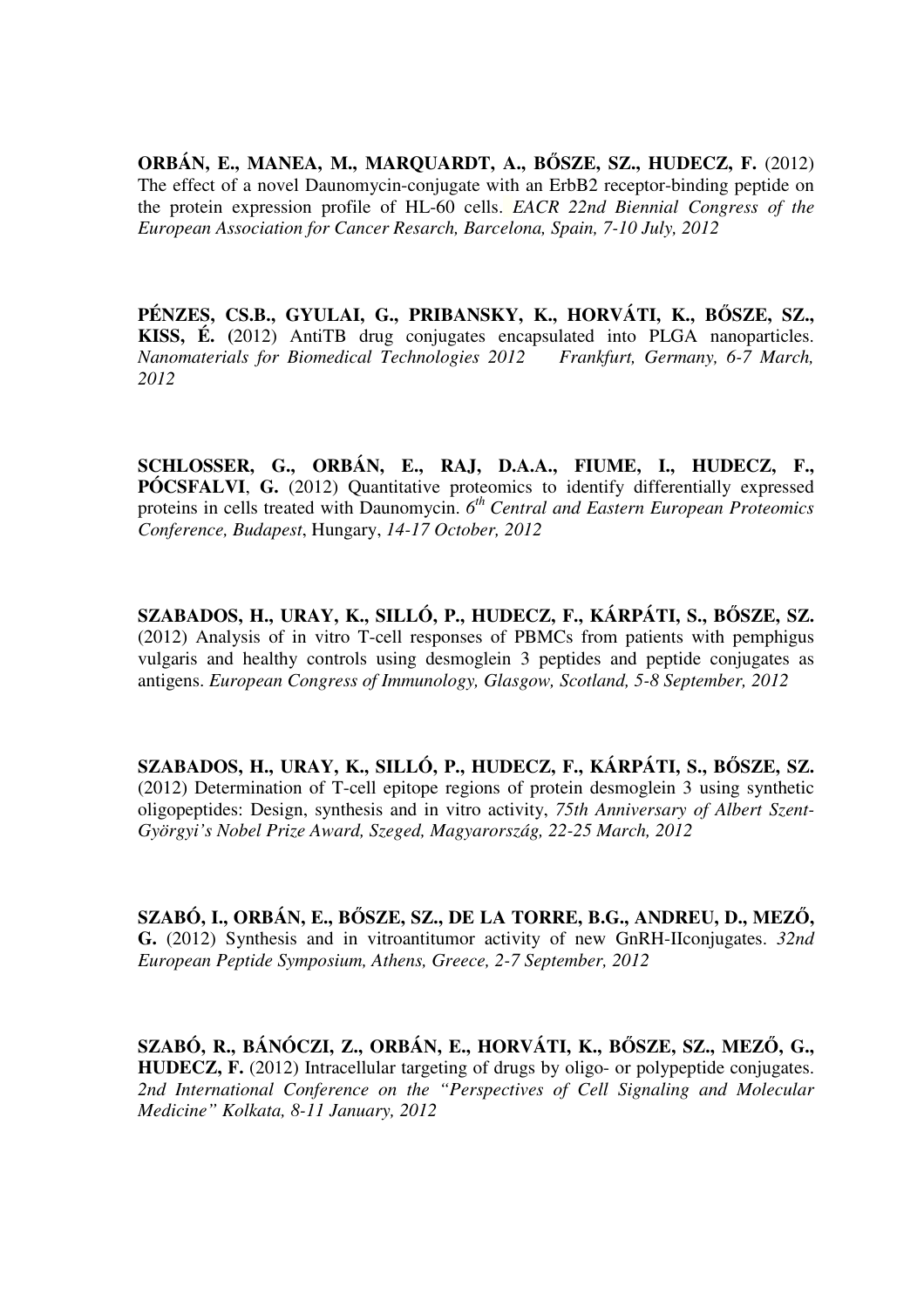**SZABÓ, R., MEZ**Ő**, G., B**Ő**SZE, SZ., HORVÁTI, K., HUDECZ, F. (2012)** Cellular uptake mechanism of cationic branched polypeptides with polylysine backbone. *13th Naples Workshop on Bioactive Peptides Conformation Activity in Peptides: Relationships and Interactions Napoli, Italy, 7-10 June, 2012*

**SZARKA, E., HUBER, K., POZSGAY J., KÖVESDI D., BABOS, F., BAKA, ZS., GÁTI, T., MAGYAR, A., HUDECZ, F., NAGY, GY., ROJKOVICH, B., SÁRMAY, G.** (2012) Rheumatoid arthritis-es betegek B-sejtjei citrullin tartalmú filaggrin, vimentin és kollagén peptid specifikus ellenanyagokat termelnek mind *in vivo,* mind *in vitro* körülmények között. *MIT 41. Vándorgy*ű*lés, október 17-19, Debrecen, 2012*

**SZARKA, E., POZSGAY, J., HUBER, K., KEMENES, K., BABOS, F., BAKA, ZS., MAGYAR, A., HUDECZ, F., NAGY, GY., SÁRMAY, G.** (2012) New possibility of characterization of rheumatoid arthritis B-cells: citrulline containing peptides*. 46th Annual Scientific Meeting of the European Society for Clinical Investigation, Budapest, Hungary, 22-24 March, 2012*

**SZARKA, E., POZSGAY, J., HUBER, K., KEMENES, K., BABOS, F., BAKA, ZS., MAGYAR, A., HUDECZ, F., NAGY, GY., SÁRMAY, G.** (2012) Citrulline containing peptides: one step forward in diagnosis of RA and in characterization of RA Bcells. *Autoimmunity Congres, Granada, Spain, 9-13 May, 2012*

**SZITTNER, Z., SZARKA, E., PAPP, K., PRECHL, J., BABOS, F., MAGYAR, A., HUDECZ, F., SÁRMAY, G., NAGY, GY.** (2012) Application of a microarray platform in rheumatoid arthritis for the detection of anti-citrullinated peptide antibodies and rheumatoid factors. *46th Annual Scientific Meeting of the European Society for Clinical Investigation, Budapest, Hungary, 22-24 March, 2012*

**URAY, K., SZABADOS, H., SILLÓ, P., KÁRPÁTI, S., B**Ő**SZE, SZ.** (2012) Determination of in vitro T-cell stimulating activity of Dsg3 peptide antigens on PBMC from patients with pemphigus vulgaris. *32nd European Peptide Symposium, Athens, Greece, 2-7 September, 2012*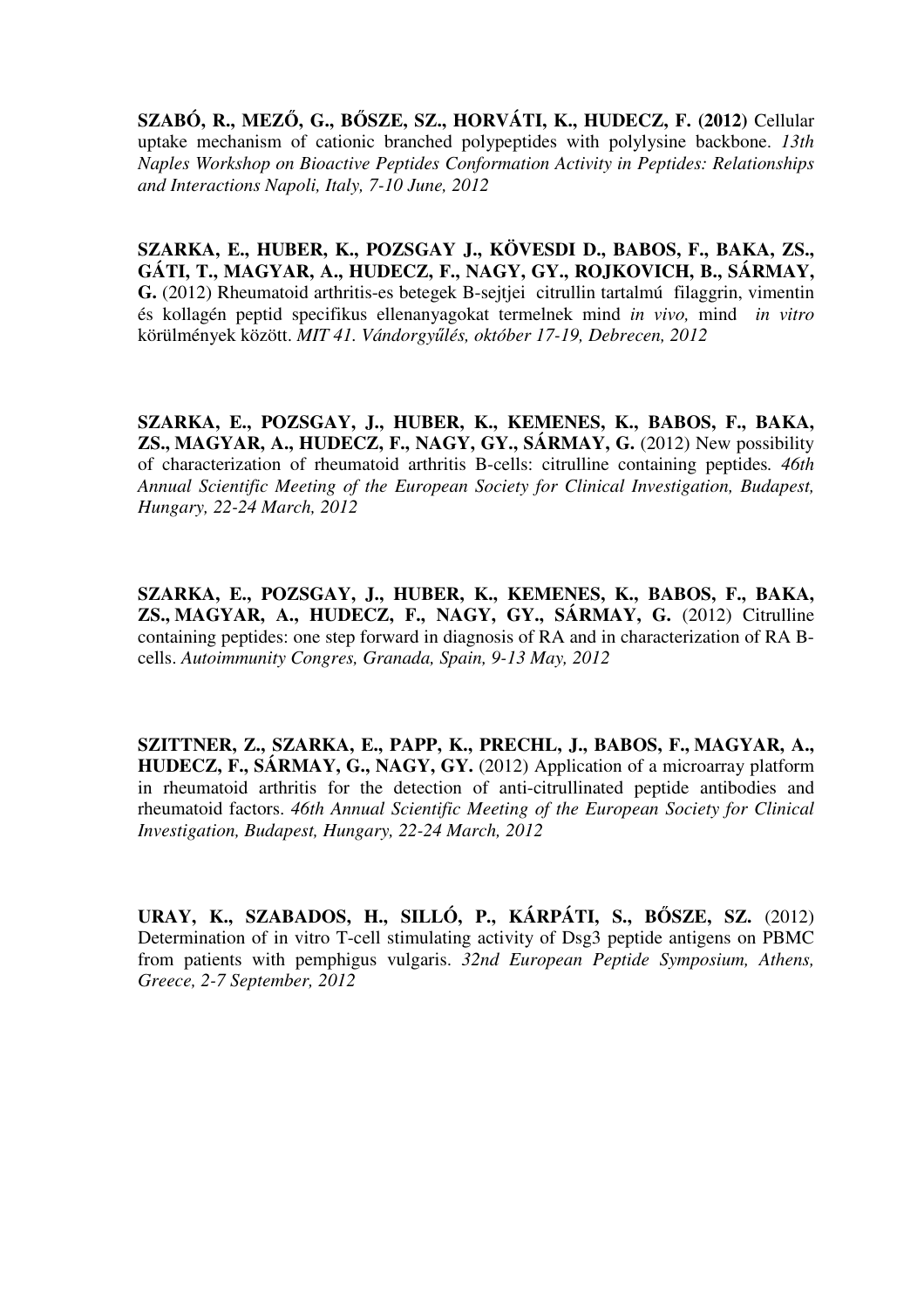# **El**ő**adások hazai munkabizottsági ülésen, hazai vagy külföldi intézményben**

BÁNÓCZI, Z., TANTOS, Á., TOMPA, P., HUDECZ, F. (2012) Ketometilén analóg kalpain inhibitorok - az első lépések. *Peptidkémiai Munkabizottság tudományos ülése, Balatonszemes, 2012. május 30. – június 1.*

**CSUKA, D., URAY, K., HUDECZ, F., FÜST, GY.** (2012) Epstein-Barr vírus nukleáris antigén specifikus autoellenanyagok szisztémás lupus erythematosus és sclerosis multiplex betegek szérumában. *Peptidkémiai Munkabizottság tudományos ülése, Balatonszemes, 2012. május 30. – június 1.*

**ENYEDI, K.N., CSERÉP, B.G., SZABÓ, I., MEZ**Ő**, G.** (2012) Daunomicin tartalmú FRET rendszerek kialakítása. *Peptidkémiai Munkabizottság tudományos ülése, Balatonszemes, 2012. május 30. – június 1.*

**ENYEDI, K.N, LAJKÓ, E., K**Ő**HIDAI, L., MEZ**Ő**, G.** (2012) Összefüggések a cikloNGR peptide stabilitása és sejtadhézióra gyakorolt hatásuk között. *Kemotaxis 2012 Workshop, Budapest, 2012. november 9.* 

**HEGEDÜS, R., MARILENA, M., ORBÁN, E., SZABÓ, I., KISS, É., SIPOS, É., HALMOS, G., MEZ**Ő**, G.** (2012) Rövid szénláncú zsírsavakkal módosított daunorubicin-GnRH-III konjugátumok stabilitásának, lebomlásának és receptorhoz kötődésének vizsgálata. *Peptidkémiai Munkabizottság tudományos ülése, Balatonszemes, 2012. május 30. – június 1.*

**HEGEDÜS, R., ORBÁN, E., SZABÓ, I., MEZ**Ő**, G.** (2012) Neutrofil kemotaxist befolyásoló roved szénláncú zsírsavakat tartalmazó GnRH-III daunorubicin konjugátumok előállítása és in vitro vizsgálata. *Kemotaxis 2012 Workshop, Budapest, 2012. november 9.* 

**MEZ**Ő**, G.** (2012) Tumorellenes hatóanyag - peptid konjugátumok kifejlesztése kombinált célzott tumorterápia céljára. Az elnyert új OTKA pályázat koncepciója. *Kemotaxis 2012 Workshop, Budapest, 2012. november 9.*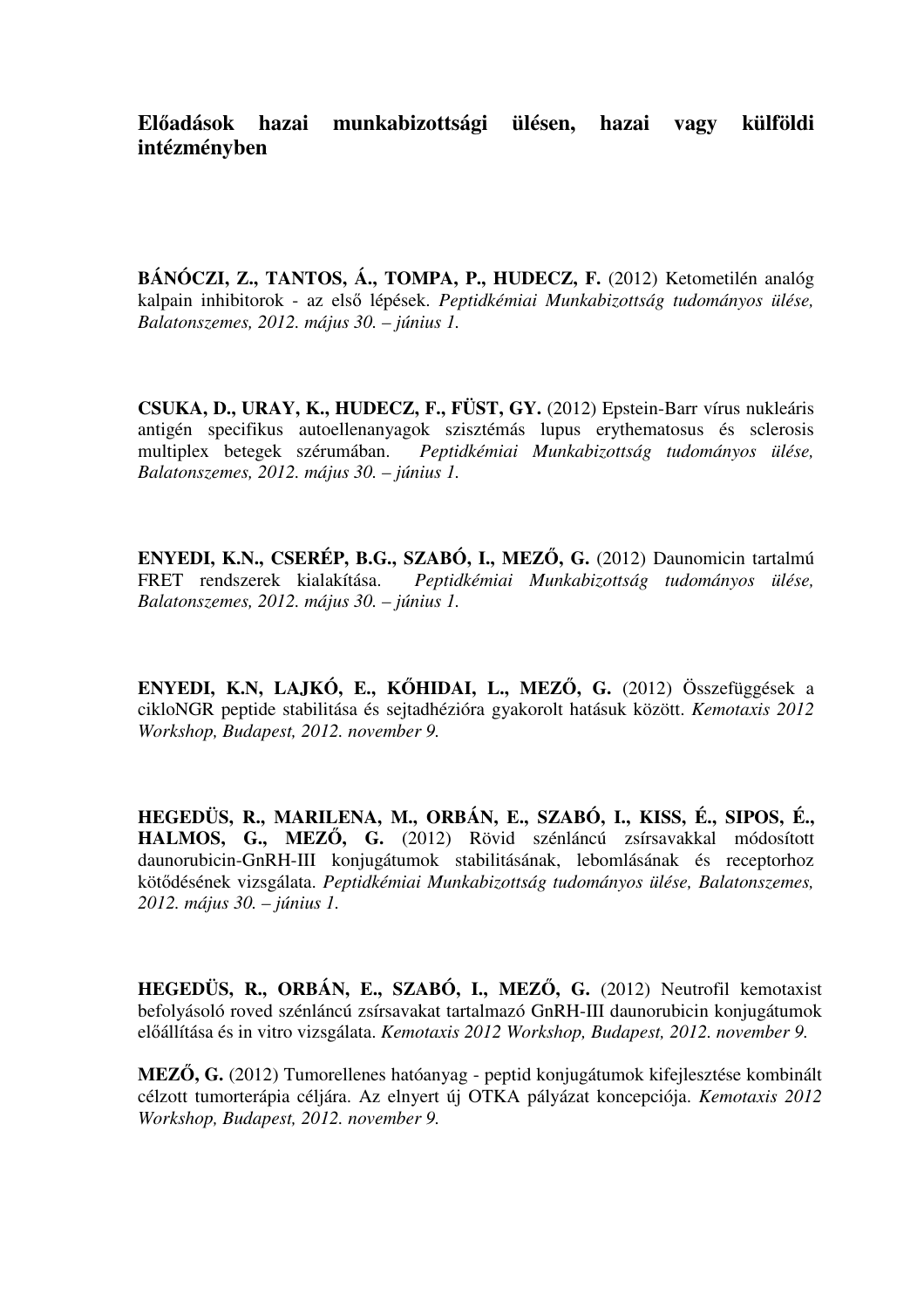**HUDECZ, F**. (2012) Peptide epitope based synthetic antigens for vaccines and/or diagnostics. *Nagahama Institute of Bio-Science and Technology, Nagahama, Japan, 22 October, 2012*

**HUDECZ, F.** (2012) European Peptide Society - 32nd European Peptide Symposium – 2012. *Peptidkémiai Munkabizottság tudományos ülése, Balatonszemes, 2012. május 30. – június 1.*

**HUDECZ, F.** (2012) Peptid hatóanyagok és gyógyszerek. *Richter Gedeon Kutatási Fórum, Visegrád, 2012. október 7. – 9.*

**HUDECZ, F.** (2012) Közös jövőnk – közös felelősségünk: együttműködés és verseny. *Projektnap, Veres Pálné Gimnázium, Budapest, 2012. október 20.*

**HUDECZ, F.** (2012) Közös jövőnk – közös felelősségünk: együttműködés és verseny. *Nagy László Általános Iskola és Gimnázium, Budapest, 2012. november 10.*

**KAPUVÁRI, B., VINCZE, B., SCHULCZ, Á., HEGED**Ű**S, R., TÓVÁRI, J., MARILENA, M., MEZ**Ő**, G.** (2012) Újabb tapasztalatok az ortothopikus *in vivo* egér modellek alkalmazásában, az antraciklin-GnRH-III konjugátumok tesztelése során. *Peptidkémiai Munkabizottság tudományos ülése, Balatonszemes, 2012. május 30. – június 1.*

**KERTÉSZ, I., MÁTÉ, G., HALMOS, G., MEZ**Ő**, G.,** (2012) Peptidek nyomjelzése pozitron-sugárzó izotópokkal. *Peptidkémiai Munkabizottság tudományos ülése, Balatonszemes, 2012. május 30. – június 1.*

**K**Ő**HIDAI, L., LAJKÓ, E., SZABÓ, I., MEZ**Ő**, G., BALÁSPIRI, L.** (2012) A galaninok új arca: Sejtadhézióra kifejtett hatások monocyta és endothel modell-sejteken. *Peptidkémiai Munkabizottság tudományos ülése, Balatonszemes, 2012. május 30. – június 1.*

**LAJKÓ, E., POLGÁR, L., LEURS, U., MANEA, M., SZABÓ, I., MAGYAR, K., MEZ**Ő**, G., K**Ő**HIDAI, L.** (2012) A GnRH konjugátumok és deprenyl származékok,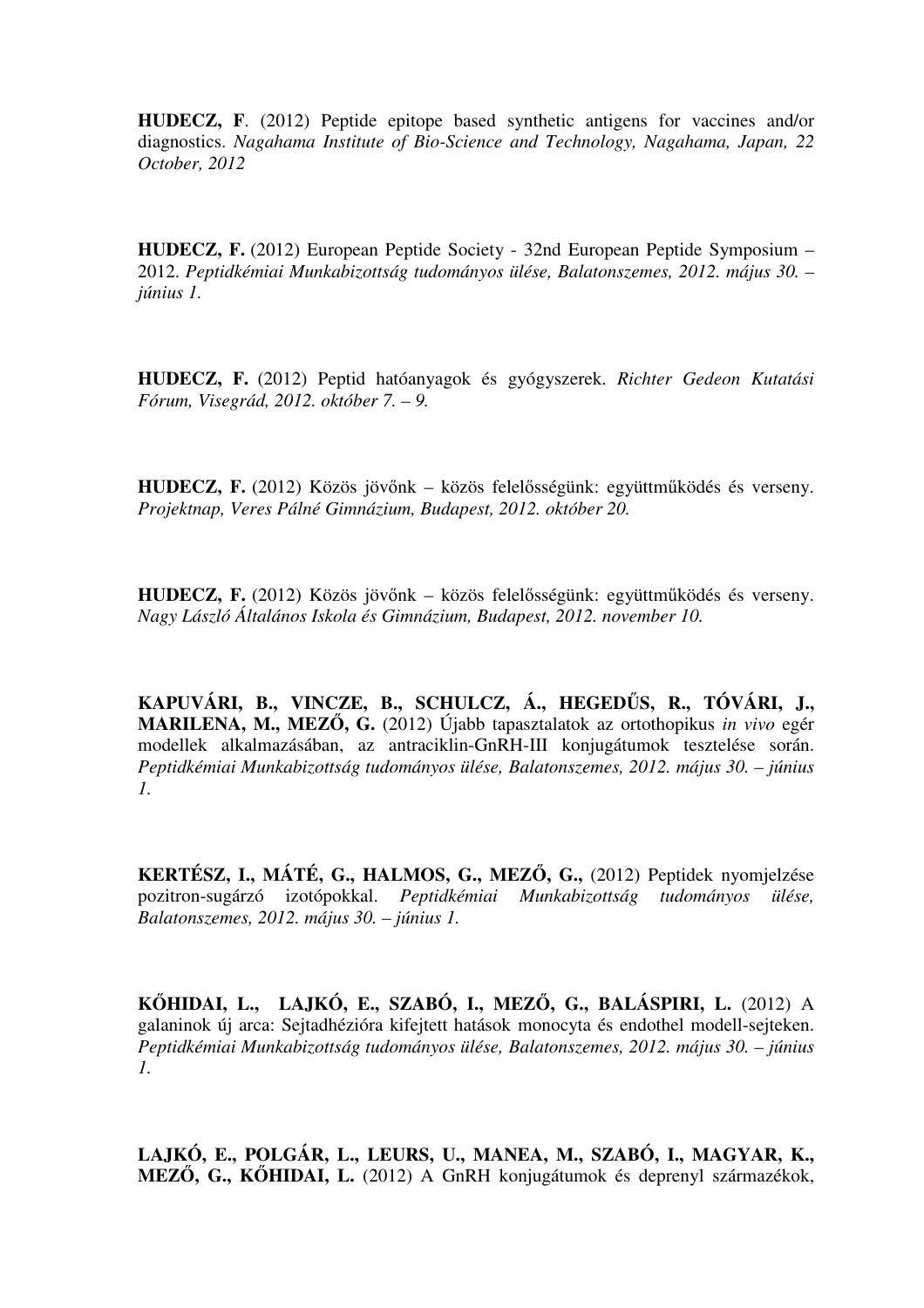mint lehetséges antimetasztatikus ágensek hatása a tumorsejtek osztódására, adhéziójára és migrációjára. *Peptidkémiai Munkabizottság tudományos ülése, Balatonszemes, 2012. május 30. – június 1.*

**MARKÓ, K., K**Ő**HIDI, T., MADARÁSZ, E., SZABÓ, I., MEZ**Ő**, G.** (2012) Az AKciklo(RGDfC) adhezív peptid-konjugátum szintézise és biológiai alkalmazásai. *Peptidkémiai Munkabizottság tudományos ülése, Balatonszemes, 2012. május 30. – június 1.*

**MEZ**Ő**, G.** (2012) Targeted cancer chemotherapy based on gonadotropin-releasing hormone-III as homing device. *DKFZ, Heidelberg, Germany, 15 October, 2012*

**MEZ**Ő**, G.** (2012) Combined targeted cancer chemotherapy based on peptides as homing devices. *Univeristy of Konstanz, Konstanz, Germany, 28 November, 2012*

**MEZ**Ő**, G., ENYEDI, K., SZABÓ, I., HEGEDÜS, R., CZAJLIK, A., MAJER, ZS., PERCZEL, A.,** (2012) Ciklikus NGR peptidek szintézise, térszerkezete és stabilitás vizsgálata. *Peptidkémiai Munkabizottság tudományos ülése, Balatonszemes, 2012. május 30. – június 1.*

**ORBÁN, E., SCHLOSSER, G., BÁNÓCZI, Z., PÓCSFALVI, G., HUDECZ, F.** (2012) Egy daunomicin-heptapeptid konjugátum tumorellenes hatása, sejtbejutása és protein expressziós profilra gyakorolt hatása. *Peptidkémiai Munkabizottság tudományos ülése, Balatonszemes, 2012. május 30. – június 1.*

**POMÁZI, K., LÁNG, J., LÁNG, O., B**Ő**SZE, SZ., MEZ**Ő**, G., K**Ő**HIDAI, L.** (2012) Impact of native and OT20 conjugated W-S-EWS peptides on the migration and cell adhesion of human and mouse cell lines. *2012 Workshop, Budapest, 2012. november 9.*

**SCHÄFER, B., MAJER, M., BORICS, A., MÓROCZ, I., ORBÁN, E., B**Ő**SZE, SZ.,**  WELKER, E., TÖMBÖLY, CS. (2012) A prion fehérje specifikus módosításai: kémiai ligáció és lipo-származékok. *Peptidkémiai Munkabizottság tudományos ülése, Balatonszemes, 2012. május 30. – június 1.*